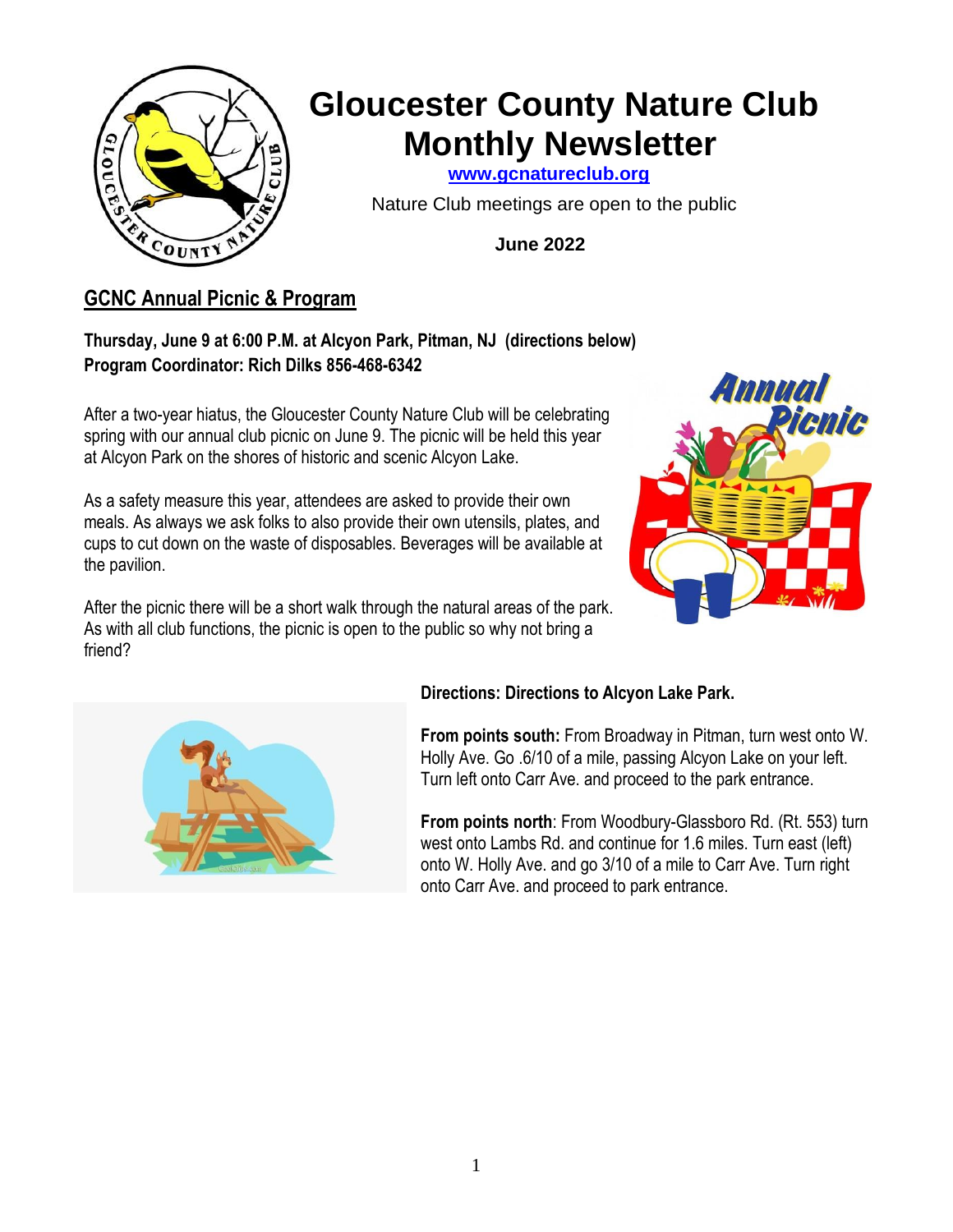

**BIRD QUEST 2022 WRAP-UP:** For the first time that anyone could remember, Bird Quest day (May  $7<sup>th</sup>$  this year) featured torrential downpours and stiff winds. Although only some of the 94 registered participants went birding, we still received 14 team checklists from those determined to find the birds that were out there to be found. The winning team was DGP (Sharon, Bill, and Danny Ceravolo) with an astounding 87 species. They each received our traditional goldfinch pins. The runner-up team was Brian & Paula Hayes with 59 species. We were pleased to see over 40 people at the wrap-up lunch at Wheelabrator.

Species found by 13 or 14 teams were: Northern Cardinal, European Starling, American Robin, Carolina Wren, Canada Goose, American Goldfinch, Gray Catbird, Blue Jay, and Mourning Dove. Here are some notable changes in species between last year (decent weather) and this year (awful weather):

| <b>Species</b>        | 2021 % of teams found | 2022 % of teams found |
|-----------------------|-----------------------|-----------------------|
| Solitary Sandpiper    | 13%                   | 43%                   |
| Cedar Waxwing         | 0%                    | 29%                   |
| Spotted Sandpiper     | 6%                    | 29%                   |
| Swainson's Thrush     | $0\%$                 | 14%                   |
| White-eyed Vireo      | 56%                   | 14%                   |
| <b>Warbling Vireo</b> | 50%                   | 7%                    |
| <b>Chimney Swift</b>  | 50%                   | 0%                    |

Besides the Chimney Swift, there were numerous species found by multiple teams last year that were completely absent this year, including: Bufflehead, Horned Lark, Common Raven, Eastern Wood Pewee, Common Merganser, and Cooper's Hawk.

The coordinator (Scott Barnes) would like to thank all the participants, those who attended the 12 training walks, and especially the volunteers that make this event tick. From the training walk leaders, to the day-of walk leaders, to those who helped with various aspects of the Wheelabrator gathering: there are too many to name you all individually but your efforts were and are greatly appreciated.

**D** YouTube **YOUTUBE CHANNEL:** We are now posting recordings of recent club programs for the convenience of members and the public. To find the club's channel, use [this link](https://www.youtube.com/channel/UCbAcuG6zuprOHyzapP1k8KA/) or search for the club's full name within YouTube. Ten videos are now available, including these recent additions:

- Have You Read This One? [5 Nature and Environment Themed Books](https://youtu.be/168vCqBZoAg) (February 2022)
- [My Year in the Antarctic in 1962](https://youtu.be/NAuuWU8kdtc) (March 2022)
- [The Bayshore Center at Bivalve: "Tidal Wave" and "The Maurice River Cove Exposed & Unprotected"](https://youtu.be/heqrLSmZbjo) (April 2022)
- [The Big Year Eco-Challenge](https://youtu.be/9FZm-RqLKX4) (May 2022)

As you often hear on YouTube, be sure to subscribe to the club's channel and "like" the videos so they will get recommended to more people! We will continue recording all online programs, and hopefully in-person ones as well, during the next club year.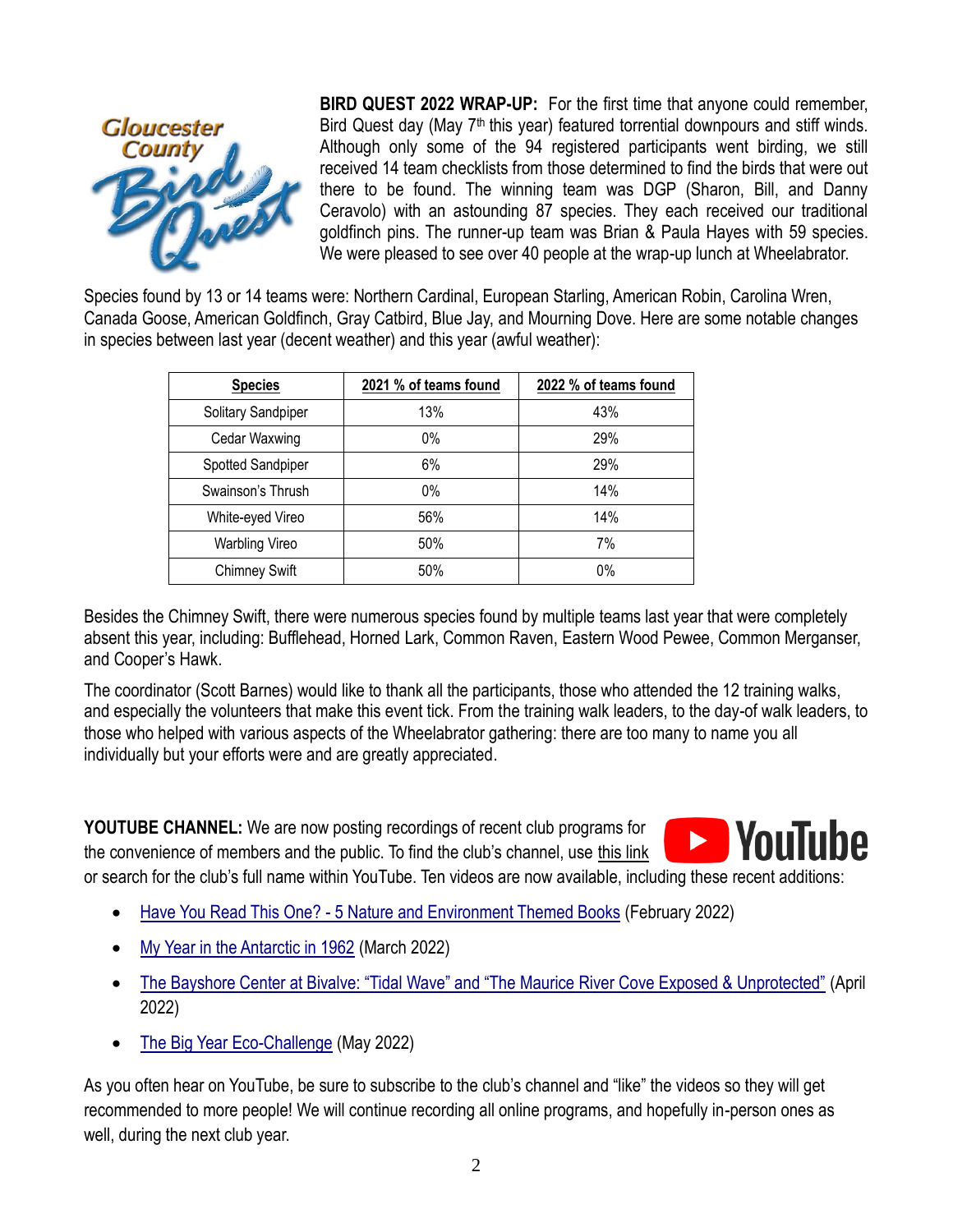# **Upcoming Events**

## **Gloucester County Firefly Festival - June 25, 2022**

The Firefly Festival sponsored by the Gloucester County Nature Club will be held on Saturday June 25th (rain date on June 26) at Tall Pines State Preserve from 7-9 pm. It is a free event, open to the public and is family friendly. Visitors walk along a trail where at various stations, interpreters have displays and discuss topics such as bioluminescence, the firefly life cycle and environmental concerns such as habitat protection and light pollution. For young people there are firefly-related crafts, games and storytelling. Visitors then proceed to the heart of the preserve to view the evening firefly display.

## **Bi-Monthly Bird Walks at Scotland Run Park**

Come search for the many birds that visit or inhabit Scotland Run Park! Volunteer birders from the Gloucester County Nature Club will be leading two walks a month in May, June, September, and October. The walks are free of charge and will take place on the 1st and 3rd Thursdays of the month from 8:0 am to 9:30 a m. Meet at the Nature Center Parking Lot. Participants are encouraged to bring binoculars. Mask wearing and social distancing will be observed.

## **Spring Paddles at Scotland Run Park**

Spring Paddles will be held on the 1st and 3rd Thursday of every month from 9:30am-11:30am, April through June. This is a perfect opportunity for you to get outside and enjoy all of what Wilson Lake has to offer.

This program is free and allows you to use our kayaks/canoes for a guided tour of Wilson Lake. The tour consists of light educational components and will be led by county employees.

Registration is required, and we ask that you register for the specific boat you'd need. We offer double kayaks, canoes, and single kayaks. You can register for the event at the link below.

### <https://secure.rec1.com/NJ/gloucester-county-nj/catalog>

For more information on Spring Paddles call 856-251-6710.

## **Nature Notes**

### **Natural Events for the month of June**

- During courtship, a cedar waxwing pair may repeatedly pass a flower petal or insect back and forth.
- White-tailed deer are giving birth. The young fawns lie down and "freeze" when threatened.
- Longest day of the year is June 21.
- Pond turtles are digging nests and laying eggs, which will hatch in 80 to 90 days.
- Mountain laurel in bloom.
- Herons can be found roosting with young in marshes at the shore.
- Wood duck and mallard ducklings hatch and venture forth.
- Canada geese begin molting.